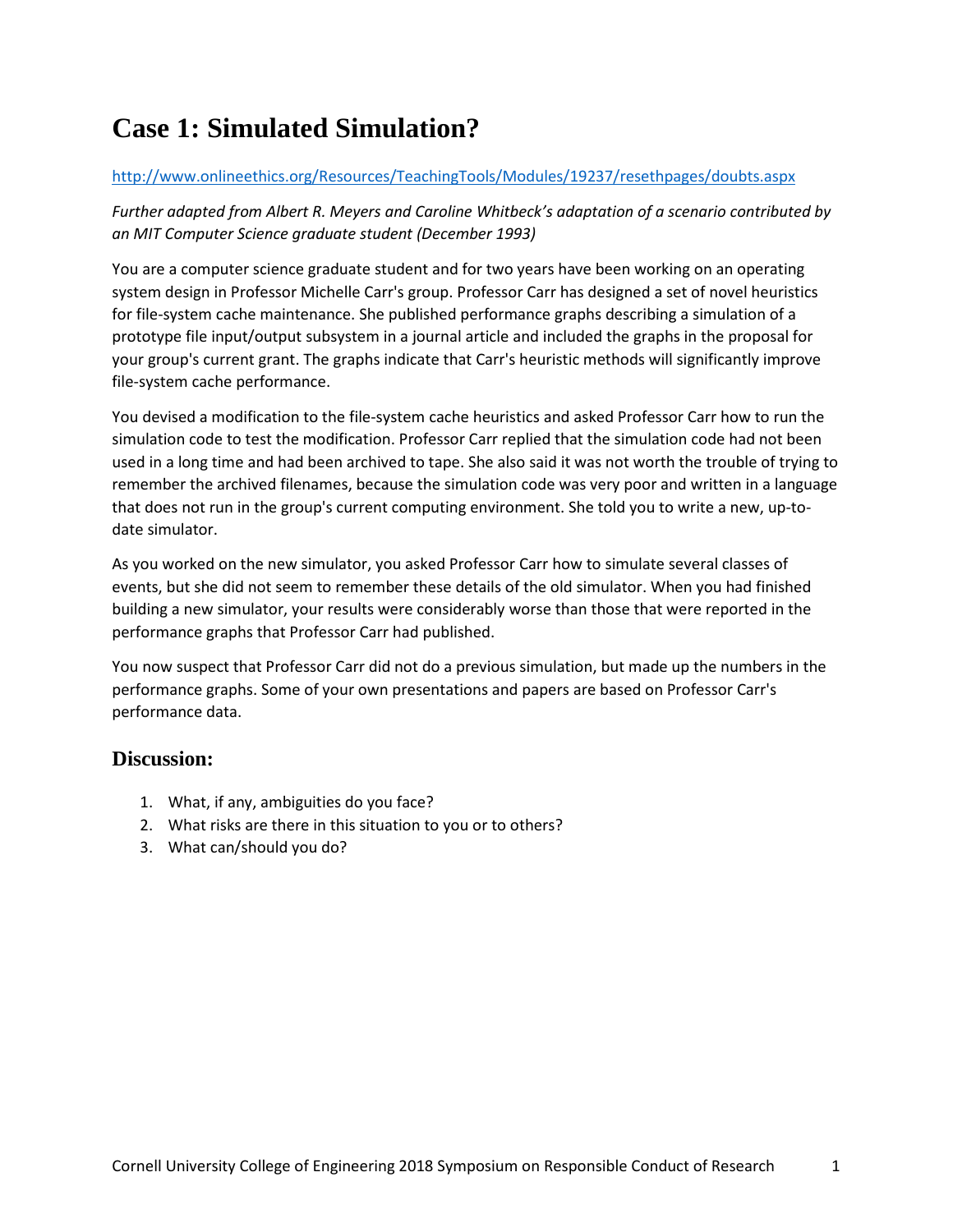### **Case 2: Don't be a Dummy**

*Adapted from the original case study o[n https://oprs.usc.edu/files/2018/08/Human\\_Subjects\\_Research-](https://oprs.usc.edu/files/2018/08/Human_Subjects_Research-RCR-8.6.18.pdf)[RCR-8.6.18.pdf](https://oprs.usc.edu/files/2018/08/Human_Subjects_Research-RCR-8.6.18.pdf)*

Dr. James Smith, an engineering researcher, is seeking to evaluate a new structural material for automobiles. Once the material is integrated into an automobile, it is expected to lessen the impact that a rear-end collision would have on passengers. Dr. Smith intends to ask for volunteers at his university to participate in his research, which would involve placing the volunteers in an automobile that is hit from behind at a low speed. The automobile will be equipped with a lot of sensors and there will be some sensors placed on the people in the car to measure the impact. The primary aim of the research is to assess the new material. The project is not funded by a government agency. Since the tests will only be conducted at a low speed, Professor Smith believes that the test poses no risk to the people who would be in the car, and therefore he wants to do test with some students and other volunteers. When he discusses this project with his colleague, Dr. Shu, she informs him that this project will need to be reviewed by the Institutional Review Board (IRB) for the responsible use of human participants in research. Dr. Smith has never heard of the IRB, and he thinks that this is unnecessary because there is no risk to anyone and he is not conducting a clinical trial. He does not want to be bogged down in bureaucracy.

#### **Discussion:**

- 1. What are the issues in this scenario?
- 2. Does Dr. Smith have any responsibilities to the participants involved in his study?
- 3. What are the consequences of not getting review and approval by the Institutional Review Board (IRB)?
- 4. What are some other options that Dr. Smith might consider?

### **Modification:**

What if, instead of human volunteers, Dr. Smith decides to use animals in the cars? What, if anything, would be needed for those experiments to occur?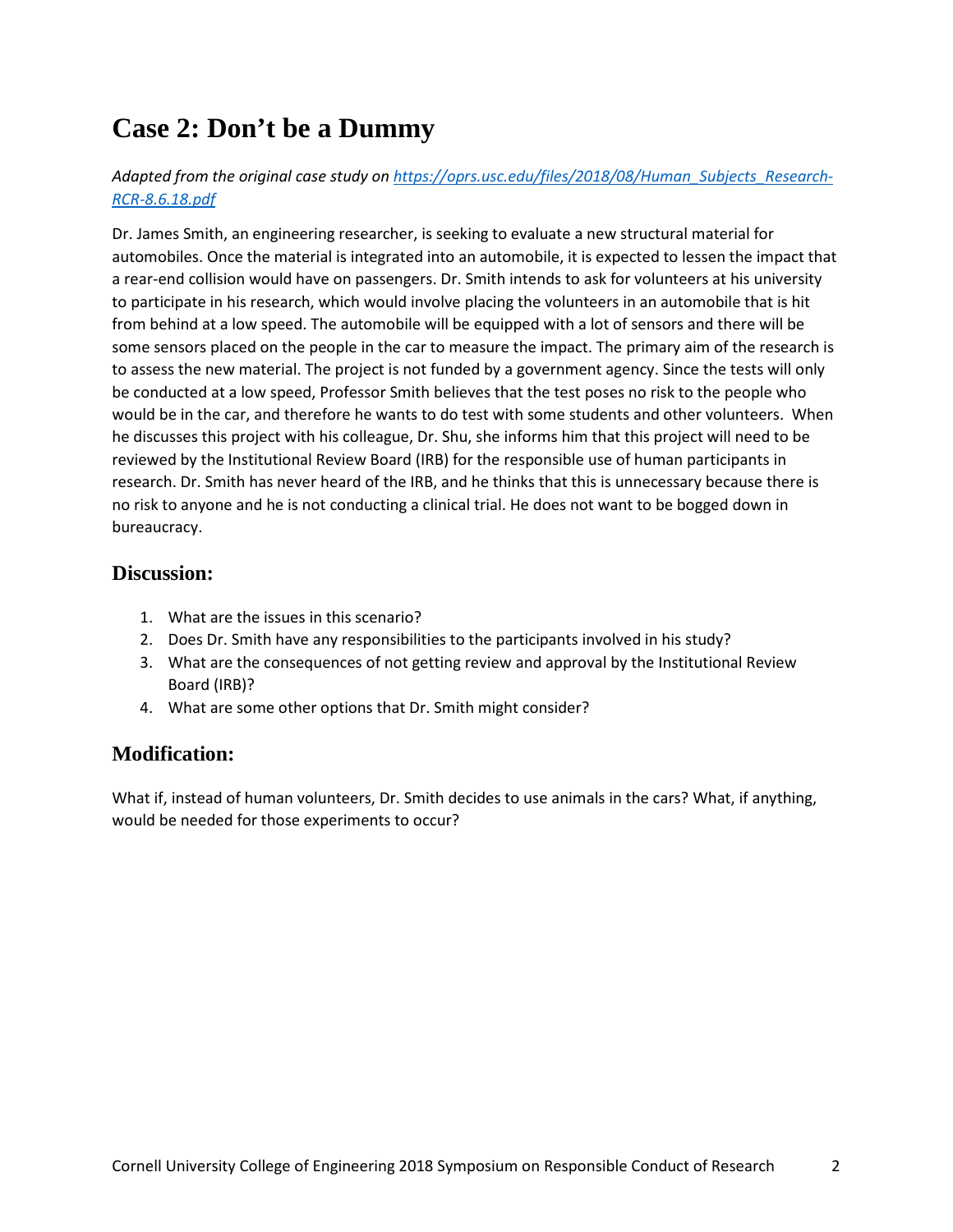# **Case 3: Non-compliant Data**

*Adapted from a case study in "On Being A Scientist: A guide to responsible research" Third edition, NAP publication*

Deborah, a third-year graduate student, and Kamala, a postdoctoral fellow, have made a series of measurements on a new experimental semiconductor material using an expensive neutron test at a national laboratory. When they return to their own laboratory and examine the data, a newly proposed mathematical explanation of the semiconductor's behavior predicts results indicated by a curve.

During the measurements at the national laboratory, Deborah and Kamala observed that electrical power fluctuations that they could not control or predict were affecting their detector. They suspect the fluctuations affected some of their measurements, but they do not know which ones.

Deborah and Kamala begin to write up their results to present at a lab meeting, which they know will be the first step in preparing a proposal to the NSF for further research on the topic, as well as to writing a manuscript for publication. The deadline for proposal submission is in two weeks and the two of them are confident that their data point to a clear trend that will win the next round of funding!

As they start putting together the models, they notice two data points near the horizontal axis from the graph they are preparing. Kamala says that due to their deviation from the theoretical curve and outside the expected error bars calculated for the remaining data points, the low data points were obviously caused by the power fluctuations and they should drop them. Deborah and Kamala discuss that this seems reasonable, as there were many fluctuations and they would certainly have had an effect on the data. They also discuss that they could not be sure of that or even that the theoretical prediction was valid.

### **Discussion:**

- 1. What factors should Kamala and Deborah take into account in deciding how to present the data from their experiment?
- 2. Should a draft paper be prepared at this point?
- **3.** What if Deborah and Kamala can't agree on how the data should be presented?
- 4. Are the considerations for the use of these data points in a manuscript for publication different than those for a funding proposal? Why or why not?